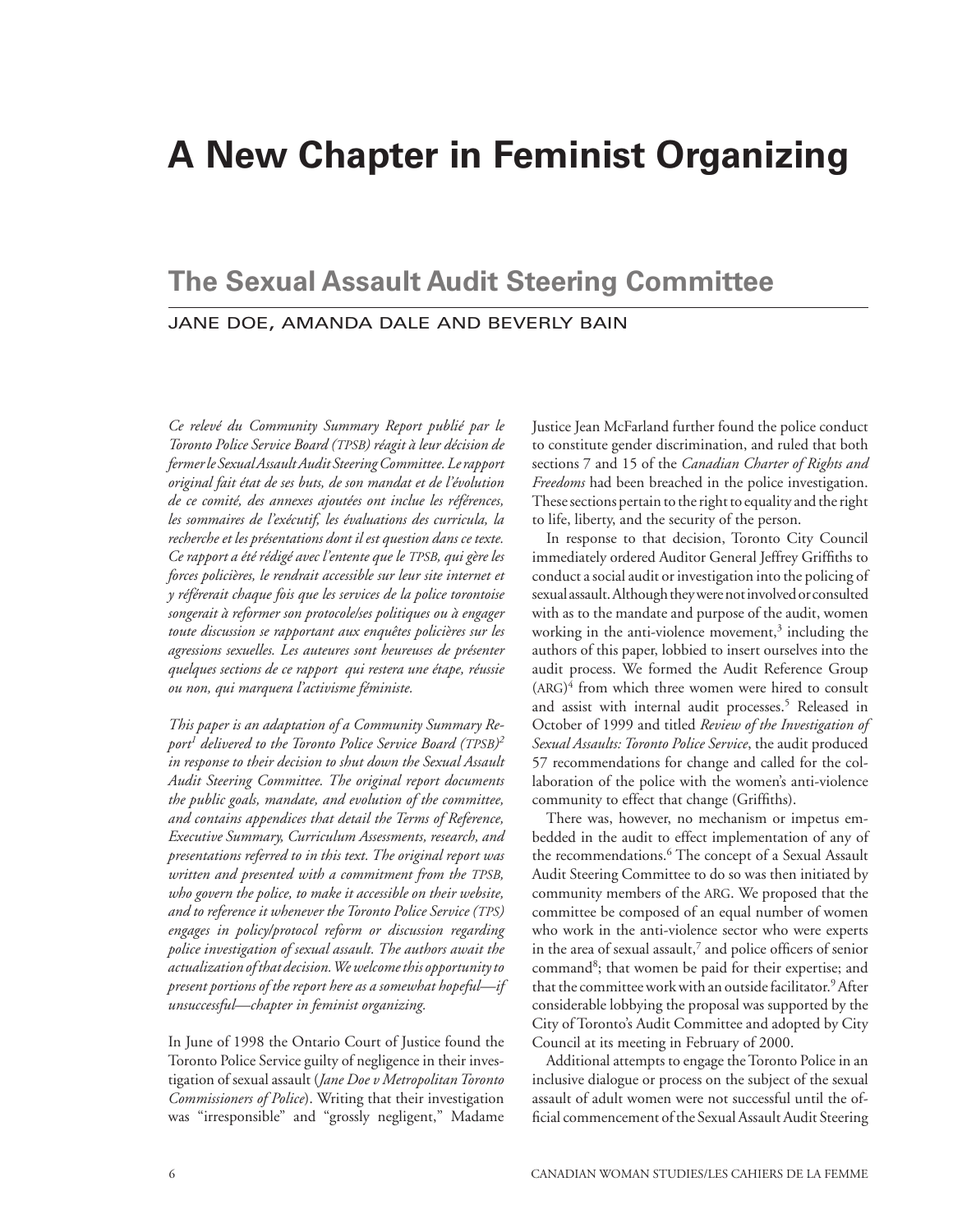Committee (saascor "Steering Committee") in 2003. But, it was not until February of 2005 that the TPSB officially approved the establishment of a Steering Committee to provide expertise with respect to the implementation of the recommendations contained in the 2004 Auditor General's Follow-Up Report.10

## **Values Governing the Work of the Steering Committee**

From the start, the Steering Committee recognized that to

sexual assaults in the City of Toronto.

•Collaboration between anti-violence experts in the women's community, members of the TPS and the TPSB was important to the implementation of the recommendations made by the Auditor, with potential outcomes to increase police success and women's access to quality police response, in investigating sexual assaults.

•Differences in perspectives and focus among Steering Committee members need not prevent the development of a creative and effective response to the Fol-

**The community members asserted that the investigation of sexual assaults must be inclusive of women's various social identities. This was a concept that the police understood in terms of "cultural differences" that were race based and historically fixed, granting no agency or autonomy to the groups of women in question.**

improve the policies and practices of police investigation of the sexual assault of adult women, its work must be driven by a commitment to implement the recommendations made by the Auditor General through a process of collaboration between the TPS, TPSB, and the women's anti-violence community. We identified a set of values (commitment, collaboration, respect for differences, equity, and inclusion) defining our approach to the work; these are values that arguably come directly out of community organizing and feminist anti-racist services.

A key element in the erratic progress of the work, however, turned out to be differing interpretations of these values. In agreeing to work together, members of the SAASC acknowledged the importance of being open to and respectful of the different viewpoints at the table. It was acknowledged that sexual assault impacted women as individuals and as members of groups—each group having unique features, different experiences of sexual violence, and different barriers to accessing police services. The community members on the Steering Committee therefore asserted that the investigation of sexual assaults must be inclusive of women's various social identities. This was a concept that none of the police services members disagreed with, but understood rather in terms of "cultural differences" that were race based and historically fixed, granting no agency or autonomy to the groups of women in question. The inverse was implied: that white women from the dominant culture were "cultureless" and their access to rights was straightforward**.** 11 In our Terms of Reference the Steering Committee recognized that, among other things:

•The recommendations made by the Auditor in the 1999 Report and in the Follow-up Report of 2004 have the potential to improve the police response to

low-up Report and, by extension, the 1999 Report. •Women's experience of sexual violence, policing, and community intervention would differ based on gender, age, class, race/cultural identity, ethnicity, faith/religion, sexual identity, first language and previous relationship to the criminal justice system. This differential impact of sexual violence upon women would have to be at the core of the work of the Steering Committee. In particular, there would have to be a focus on marginalized groups such as homeless women, women with disabilities, institutionalized women, psychiatrized women, sex workers, and women of colour (Bain, Doe and Komiotis Appendix 1).

## **The Mandate of the Sexual Assault Audit Steering Committee**

The Committee agreed to focus on recommendations in the audit(s) that were specific to the following areas:

i) Sexual assault investigation training.

ii) Police practice/policy regarding warnings or community alerts specific to sexual assault. iii) Police policies/protocols related to the use of technology in the investigation of sexual assault, in particular viclas (Violent Crime Linkage Analysis System) and the Sexual Assault Evidence Kit (saek). iv) The development of police policy for a complaints system for women who are sexually assaulted, with a specific focus on Aboriginal and racialized women.

Apart from the four targeted areas above, it was identified that Criminal Investigations Procedure 05-05 (which under the *Police Services Act* governs the investigation of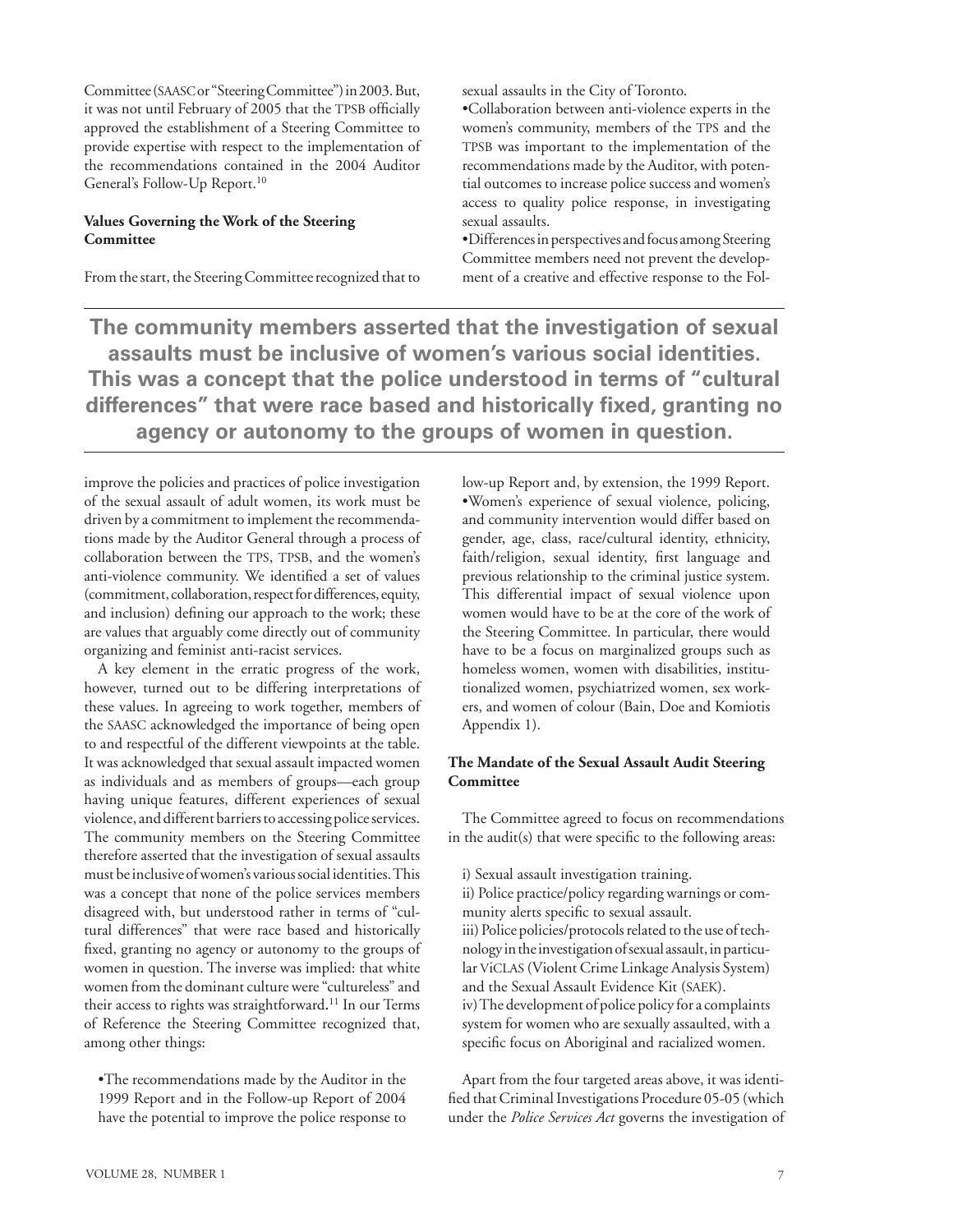sexual assault) and the TPS sexual assault web site should be assessed by the Steering Committee in order to effectively implement any recommendations. Similarly, other matters that the committee discussed as worthy of review and attention were:

•A review of the mandate of the Special Victims Section of the Sex Crimes Unit, which deals exclusively with the sexual assault of sex workers.

•Presentations on sexual assault investigative procedures and practices regarding women who are the trainings was presented in part to the TPSB in February 2007 (Bain, Doe and Komiotis Appendix 2).

Community members found that sexist and racist stereotypes and language permeated the training. We also found evidence of adherence to rape mythology, especially the notion of "False Allegations." We observed and documented the absence of a gendered analysis that is specific to adult women; the lack of anti-racist analysis and philosophy; the use of gender neutral and re-victimizing language; the use of racial stereotypes; the uniform lack of opportunity for questions, discussion and interac-

**The use of woman blaming, fear-based messages/warnings, versus the provision of information that would allow women to make more informed choices, prevented community alerts from surpassing the domain of paternalism effectively regulating women's presence and movement in public space.** 

psychiatrized, homeless, and/or economically disenfranchised.

Lastly, community members would set out the terms of a general critique of the audit.

#### **Work Results of the Steering Committee**

The work of the Steering Committee began on a high note and with a mutual desire to effect change in sexual assault training and practice that would assist officers in investigating those crimes and encourage women to report. It was discussed and resolved by all at initial SAASC meetings that the auditor's expectation of a six-month turnaround was impractical given the scope and intensity of our mandate. Police personnel and community members were in agreement that timelines could not and should not affect the committee's work.

Following is an account of that work:

#### *i) Sexual assault investigation training*

In May of 2006, nearly one year after we had begun, the police responded to our ongoing requests for officers in charge of training to join or be present at the Steering Committee meetings and for community members to attend training sessions. Community members were invited to attend and monitor the Sexual Assault and Child Abuse (saca) training program held over a two-week period, at C. O. Bick College with a view to reviewing the curriculum. The SACA training program is mandatory for all detectives tasked with investigating sexual assault.

As a result of our observations, community members Jane Doe and Beverly Bain compiled curriculum assessments based on the 18 training modules offered in the first week of the course. The Executive Summary of our assessment of tive learning methods; and material that contradicted or omitted audit recommendations. Our recommendations generally stated the imperatives that:

•Training should be redesigned within a gendered anti-racist analysis and must focus on adult women (currently the focus is on youth and children).

•Training should be delivered by professional adult educators (external to TPS) with expertise in the subject of sexual assault, not untrained police officers, some of whom were on duty while teaching.

Although recommendations to improve training were enthusiastically received, (especially by the heads of the TPS Training and Education Unit), and despite the agreement of the Steering Committee to follow-up on our assessments, community members were not informed of any actions taken or currently in progress to do so. Neither has any formal invitation been extended to community members to participate in a process to monitor changes to training, as had been the original mandate of our work.

## *ii) Rape warnings or community alerts delivered by police regarding sexual assault*

In April of 2007 it was agreed that a member of the TPS Public Information section would attend Steering Committee meetings to lend her expertise and to work with the **C**ommittee on the issue of Rape Warnings or Community Alerts released by the police regarding the presence of a stranger or serial rapist in a specific area. Considerable progress was made in communicating the necessity to utilize gender specific and anti-racist language in such communiqués and interactions with the media generally. However, the use of woman blaming, fear-based messages/warnings, versus the provision of information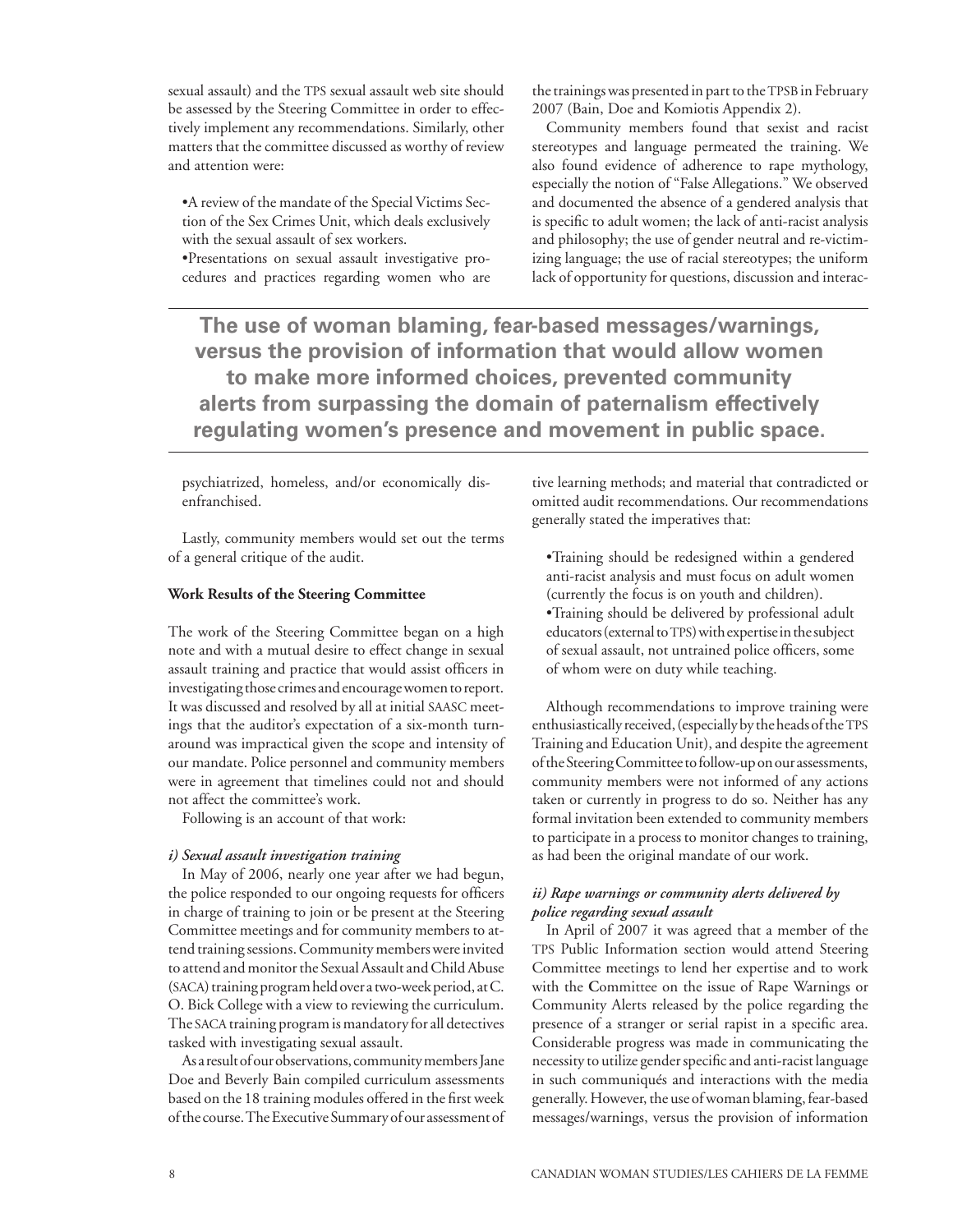that would allow women to make more informed choices, prevented community alerts from surpassing the domain of paternalism effectively regulating women's presence and movement in public space. Community members also critiqued the over representation and generalized descriptions of Black males, suspected of sexual assault, in police composite drawings released to the public and used in police training material. Community members requested that warnings/community alerts remain on the agenda and that they be systemically reflected and integrated into other recommendations in the committee's purview.

It was agreed that the TPS Public Information section would provide the committee with information regarding the response of investigating officers to the use of gender specific language in rape warnings, and the provision of information on the actions of the perpetrator versus the woman who experienced the crime. To date, there has been no follow-up and community members have not received any progress report or plan for the implementation of this "new" procedure.

## *iii) The use of technology as a crime fighting tool especially* **viclas** *and the Sexual Assault Evidence Kit (saek)*

The SAEK or "rape kit" is central to the investigation of sexual assault cases. Although a presentation on the kit was on the agenda for the next Steering Committee meeting and current literature/research on the kit was distributed to police and TPSB members (Bain, Doe and Komiotis Appendix 7), the subject was not addressed by the Steering Committee. The material questioned the benefits of the kit, its invasive and corroborative nature, and failure of the rape kit to produce convictions.

In September of 2007 community members presented a draft overview on the use and efficacy of viclas as a sexual assault investigative tool (Bain, Doe and Komiotis Appendix 5). Viclas (the Violent Crime Linkage Analysis System) is a computerized data base used to investigate major crimes of a serial nature such as sexual assault and murder. It was concluded that the victim and offender profiling categories in the 35-page booklet, which investigating officers are mandated to submit, reinforced racist and sexist stereotypes and mythology about sexual assault, the women who experience the crime, and the men who commit it. viclas, indeed, codifies and thereby necessitates a set of norms that reinforce the very attitudes and practices the Steering Committee was theoretically empowered to address and redress. The fact that it is mandated by provincial legislative requirements (under the *Police Services Act*) made its obstructive power "untouchable." Here again, the codification of so-called False Allegations as a significant category was highlighted. Community members of the Steering Committee were clear that viclas policy functioned to override any progressive changes regarding gendered and racist biases and stereotypes in sexual assault training and investigation.

#### *iv) A complaints system for women who are sexually assaulted with a focus on Aboriginal and racialized women.*

This recommendation was not discussed by the Steering Committee before it was shut down.

#### *v*) Procedure 0505 and the TPS sexual assault website

Both were identified as critical pieces to assess in order to implement the Auditor General's recommendations. A sub-committee was formed to examine Criminal Investigative Procedure 05-05 (the police policy book for sexual assault investigation), and it was recommended to the larger group that the document could not be appropriately reviewed until the work of the committee neared completion. It was likewise agreed that the Toronto police sexual assault web site be re-evaluated at that time. There was no opportunity to discuss either again.

#### *vii) Review of the Special Victims Section*

Staffed primarily by Sexual Assault officers, this section deals with sexual assaults committed against sex workers. Although it was noted in curriculum assessments that there is no police training regarding adult women who are sex workers, and despite a presentation on sex work and problems inherent in the Special Victims Section (Bain, Doe and Komiotis Appendix 6), this review was not conducted by the Steering Committee before its closure.

## *viii) Women who experience sexual assault who are psychiatrized, homeless and/or economically disenfranchised***.**

These issues were never discussed by the Steering Committee.

#### *ix) General critique of the audit*

The opportunity to deliver a general critique of the audit process was not made available.

While the Steering Committee experienced some success, most notably in the area of the intent to utilize gendered language in rape warnings, our work as laid out in the mandate and terms of reference is by no means complete in any of the targeted areas. In fact the Committee did not even approach several areas designated as part of our mandate.

## **Notice of Closure of the Sexual Assault Audit Steering Committee**

On December 18, 2007 community members of the Steering Committee each received letters from the Chair of the Toronto Police Service Board (who also functioned as the Chair of the Steering Committee) informing us that:

At this time, it is my view that the Steering Committee has completed its work in each of the four broad areas arising from the recommendations made by the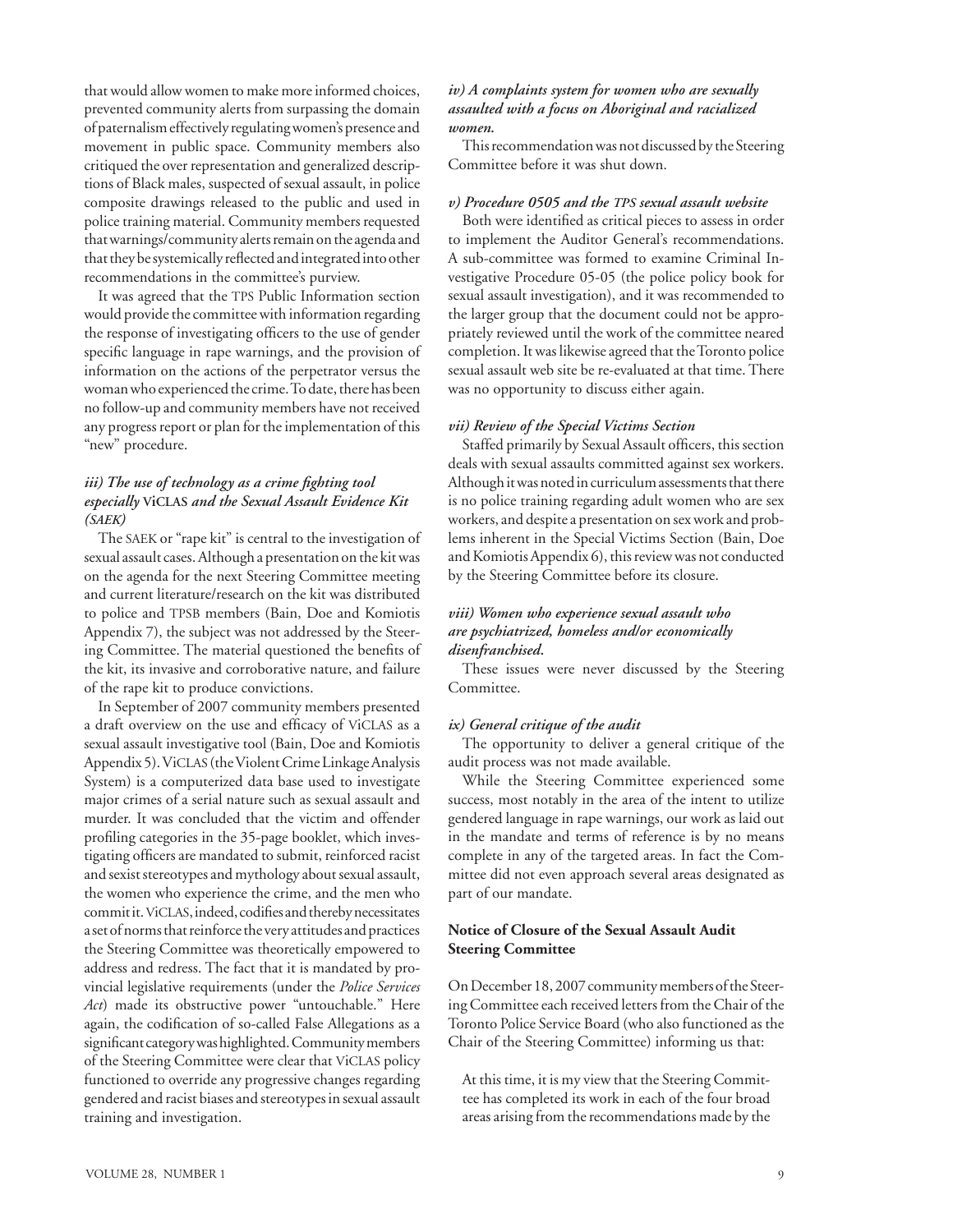Auditor General in his review of the investigation of sexual assault by the Toronto Police Service: (1) complaints (related to sexual assault investigations, and, specific to women of colour); (2) warnings (community safety notifications) and a protocol; (3) technology and viclas; and (4) training.

The decision to issue a notice of closure of the Steering Committee without due process or consultation with community members, contravened several conditions agreed to by members the Steering Committee in our Terms of Reference. In particular:

1. Representatives of the Steering Committee work collaboratively and by consensus.

2. All members of the Steering Committee are equal partners and carry equal weight and no organization/individual carries a veto within the Steering Committee Process.

3. If the ultimate implementation of a recommendation differs from that of the recommendation made by the Steering Committee, the Chief of Police will be required to provide a rationale for the difference to both the Steering Committee and the Police Services Board (Bain, Doe and Komiotis Appendix 1).

Although the letter from the Chair presented the work of the Steering Committee as a *fait accompli*, community members found that the recommendations and policy reform issues as outlined in the original and follow-up audits have not been completed on any significant level. For this reason, we provided an account of the actual work completed to date in a Community Summary Report (Bain, Doe and Komiotis). In it we stated that it was critical that the work of the Steering Committee be fully and accurately presented to the broader community of women seeking improvements in the police response to investigating sexual assaults in the City of Toronto. The TPSB chair and co-chair agreed and gave verbal promises at a Steering Committee meeting in March of 2008 that the report would be accessibly located on their website and included in all future business regarding the audit. That commitment was ratified by the co-chair at a Police Service Board meeting on May 22, 2008, but has not been fulfilled.

## **Barriers to Civic Engagement on the Sexual Assault Audit Steering Committee**

Historically, the women's anti-violence community has experienced great difficulties in our attempts to address police training and other areas of policy and procedure in the investigation of sexual assault. In 1987 women from a variety of agencies (some of which were represented on the Steering Committee) formed an umbrella group known as wavaw (Women Against Violence Against Women). They

met with the then "Police Commission" and senior ranking officers to discuss police training and protocol specific to sexual assault. After one year, the committee broke down. Women's groups cited police failure to acknowledge gender and race stereotypes and the inherent systemic issues as the primary obstacles. In 1989, Women Against Racist Policing (WARP) was formed to respond to the gendered racism and violence that many racialized and Aboriginal women experienced when dealing with the Toronto police. Despite numerous attempts, WARP members were not permitted to meet with the Police Commission or City Councillors to address and improve police response. While the police and their governing body did not initiate the Steering Committee, the decision to allow it to proceed was made under the leadership of members who spoke of a responsive approach to community-police relations and interactions located in progressive, anti-oppressive methodology. At the outset, it was our belief that the TPS and the TPSB were committed to realizing comprehensive change to police procedures and practices in the investigation of sexual assault of women and that this could be accomplished via the Steering Committee.

There were clear benefits and progress in the work of the saasc. The curriculum assessments we undertook and the recommendations arising from them held promise of transforming the content and relevancy of TPS sexual assault investigation training. Significant strategies were developed to remodel sexual assault warnings. That and other material we brought to the saasc table were enthusiastically received by police personnel and management who articulated the timeliness and usefulness of our work to their personal and professional knowledge bases. There was a sense of openness and sharing amongst committee members that at the time seemed to be real.

Despite a change in police chiefs and attendant senior brass that totaled three separate administrations for the audit processes alone, our community team remained engaged and active in our attempts to find realistic apertures for change, no matter their limitations. These attempts included reports back to the larger community.12 Nonetheless, it was our experience that our recommendations were soon curtailed, disallowed, refused entry or validity in the infrastructural processes of the TPS and the TPSB.

In his letter, the Chair wrote:

[T]he ultimate responsibility for the implementation rests with the Toronto Police Service and the Chief of Police, who in turn, reports directly to the Toronto Police Services Board.

This statement suggests that the regulatory and institutional practices of the TPS and the TPSB overrode the legitimate and democratic process of the Steering Committee as laid out and agreed upon in its mandate and terms of reference. In our view, the work of the Steering Committee encountered resistance from the very insti-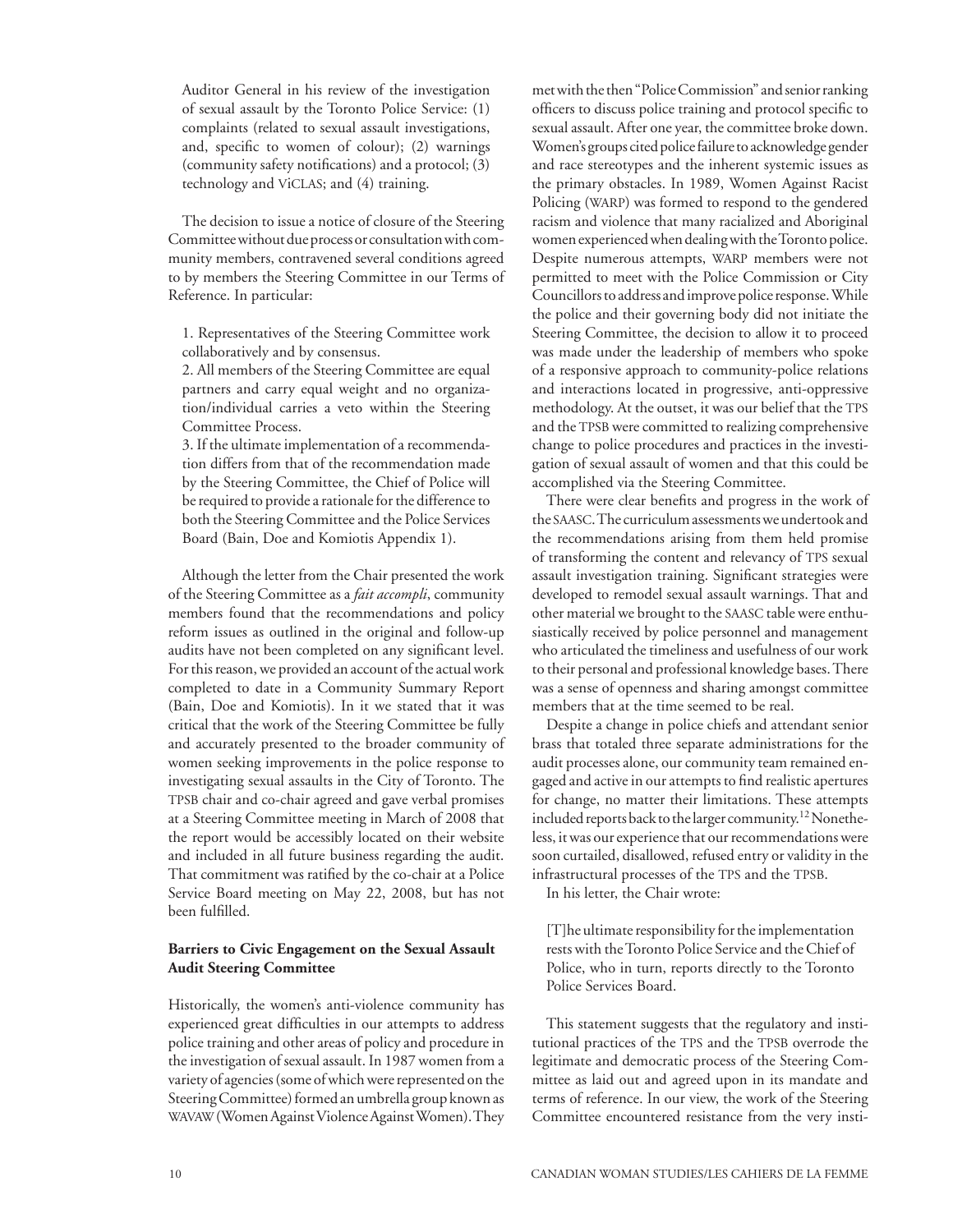tution best positioned to facilitate and accommodate infrastructural change—the TPSB. Instead, we are left once again with the chimera of "impression management," as was clearly identified and condemned in both reports from the Auditor General and the judge's decision in *Jane Doe v. Toronto Police*.

An additional clash of approaches to change in procedures soon came to reveal itself as a structural (ours) versus individual (the police's) approach. Police viewed the management of the work charters in the Steering Committee's purview as single issues, as opposed to components in a

•Feminist research and academic theory we presented and referenced were subverted and conflated by the institutional discourse of the TPS/TPSB in order to accommodate their regulatory requirements.

•Community members were not informed at all or in a timely manner about meeting dates or when Steering Committee business was discussed at TPSB meetings.

•Veiled threats were made to the employment of one of the Steering Committee members through direct correspondence with her employer alleging that she

**Community members' attempts to expose the problems were perceived as pushing the process beyond the boundaries and limits defined for us, not by us. We were constantly reminded of our role as outsiders—inside a process that was not ours, in an institutional framework imposed upon the committee's mandate.** 

systemic problem regarding sexual assault investigations. This difference in conceptualization further explains the failure of the Committee to realize its goals. This clash resulted in one area remaining mired in pre-audit frameworks and practices while "total success" was being claimed in another area, ultimately completely undermining the project as a whole by the lack of an overall approach or coordination. At times, our critiques were referred to as "not fair" to the officers in the room, who were "not like that." They were unable to hear these critiques as legitimate revelations of problems engrained in the systems we had all identified as of mutual interest and had committed to alter through honest examination of the issues.

From the committee's inception, community members' attempts to expose the problems of that management style were perceived as pushing the process beyond the boundaries and limits defined for us, not by us. We were constantly reminded of our role as outsiders—inside a process that was not ours, in an institutional framework imposed upon the committee's mandate. This despite the agreed upon values and terms of reference that situated community members as equal players, with no one group or individual holding veto powers, and with no one holding the power to function unilaterally.

Specific examples of our exclusion include:

•Community members were not consulted or involved in the Chair's assessment of the Steering Committee's work or the decision to shut down the process.

•Police personnel were invited and included in committee business without consultation or agreement from Committee members.

•Members' presentations to the Steering Committee were undermined by invitations from the Chair to non-committee members to "answer questions."

was a liability to her organization because she raised concerns about police sexual assault practices at a TPSB meeting.<sup>13</sup>

Although we were successful in negotiating a small honorarium (\$150 per meeting, which included all research, writing and other preparatory and follow up  $work<sup>14</sup>$ ) the concept of appropriate pay for our work as expert consultants to the police was critical for us in this endeavour. In a labour context where expertise is hired and remunerated at consultants' rates, coupled with the afore-mentioned undervaluing of feminist academic work and expertise, the institutional recognition of the work of the community members as professional was crucial to redressing the power imbalances at the table. Even this small victory was constantly turned against us with charges, including from a former mayor of Toronto, that we were "in it for the money."

The lost opportunity the Sexual Assault Audit Steering Committee represents is not particular to this one endeavor. A silo of TPSB/TPS community committees exists, charged to examine racism, homophobia, domestic violence, each one deliberately distanced from the other, functioning separately, none with the authority and ownership that is critical to effect civic engagement. Our requests to co-ordinate with them in order to share information, not duplicate work, and to advance our own work went unanswered.

We left this historic process recognizing that the inflexibility of the structure of the Toronto Police Service and the Toronto Police Service Board will not allow for the analysis and democratic civic engagement necessary to realize constructive change. We are even less certain that our Community Summary Report will become a component of the final report to the Toronto Police Service Board, or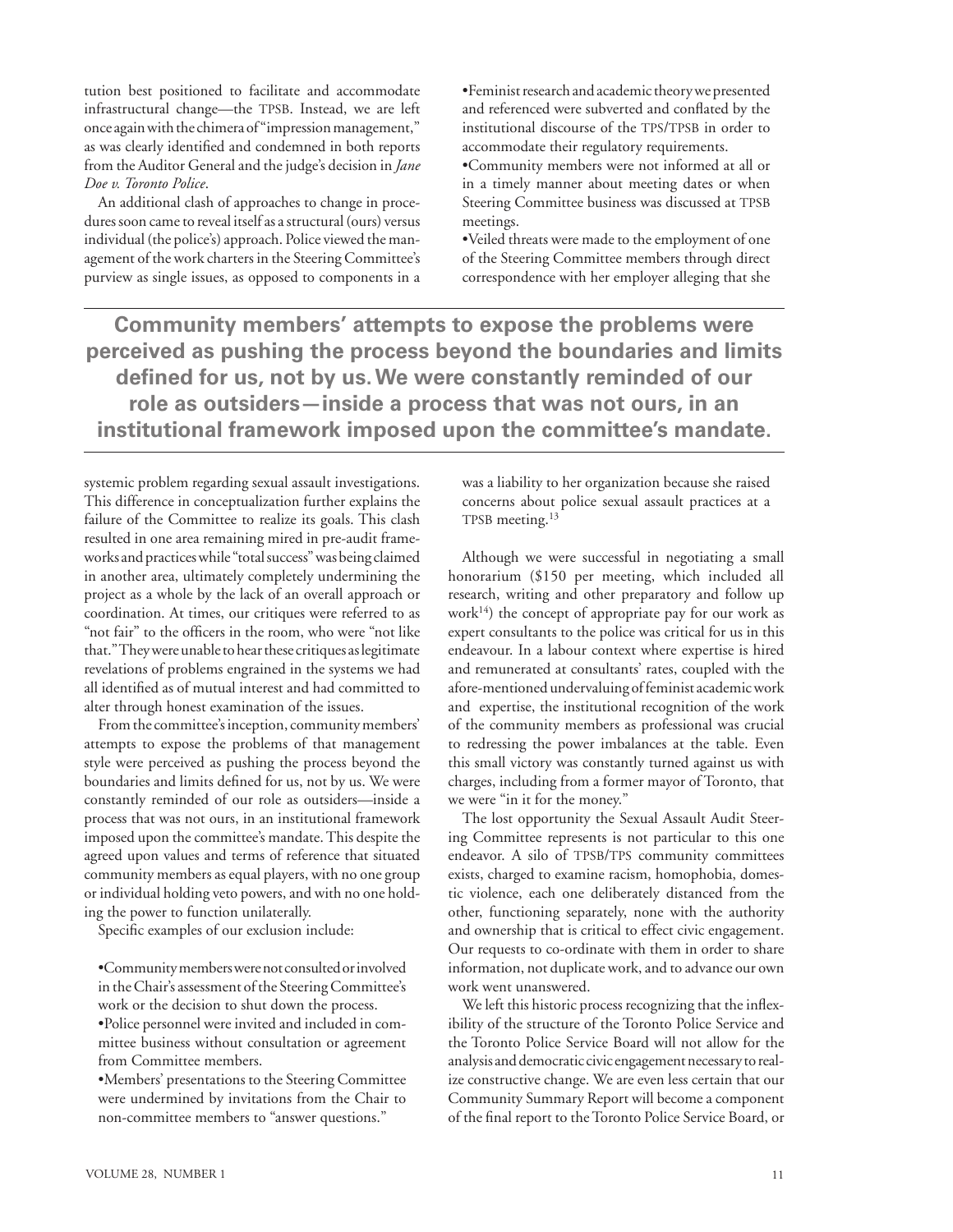to the City of Toronto Auditor General.

As of this writing, the TPS continues to make annual reports/updates on the audit and awaits the final review of the Auditor General. The Chief of Police consistently reports that (with the exception of a very few) all 57 recommendations have been successfully implemented. Despite a dozen public deputations from community agencies urging them to reconsider, the police have implemented an "Action Group" to replace the Steering Committee, but without the mandate or power of the Steering Committee. They describe it as modeled on Domestic Violence Committees as exist in cities throughout Canada. They will not disclose the names of the members except to say that they represent the Office of the Crown Attorney, hospitals, and other institutional players. To make their names public, say TPSB members and the Chief of Police, would subject Action Group members to threats and intimidation.

And so, a strange and impressive chapter in feminist organizing and in the translation from community activism to state policy implementation was thus closed. Our aspiration remains that sharing this history will inform the next historic opening that we make for ourselves.

The Toronto Police Service Board website, a list of its membership, and the Chair's blog can be found at: www. tpsb.ca.

*The authors wish to thank and acknowledge all of the individual women and anti-vivolence agencies who participated in and directed the work detailed in this article.*

*Jane Doe is a writer, teacher, community organizer, and the woman in the lawsuit Jane Doe v the Toronto Police. She is a founding member of the Audit Reference Group (arg), the Sexual Assault Audit Steering Committee (saasc) and in 1987, Women Against Violence Against Women (wavaw). She is currently developing a film about rape.*

*Amanda Dale is a consultant to community-based not-forprofits in Canada and internationally and is completing her Masters in international human rights law at Oxford University. She is a founding member of the saasc and was a consultant to the Auditor General in his "Review of the Investigation of Sexual Assaults: Toronto Police Service."*

*Beverly Bain is an anti-violence, anti-racism activist and trainer. She has managed women's shelters and was the Executive Director of the National Action Committee on the Status of Women (nac), 1992- 1995. She was a consultant on the "Review of the Investigation of Sexual Assaults" and a founding member of the arg, the saasc, and in 1989, WomenAgainstRacistPolicing(warp). Shecurrentlyteaches women's studies and sociology in the Laurentian University program at Georgian College.*

1 See the *Sexual Assault Audit Steering Committee: Community Summary Report* (Bain, Doe and Komiotis).

2 As with virtually all Canadian police services, a civilian governing board or commission exists to establish, after consultation with the Chief of Police, the objectives and priorities of the provision of police services. This applies only to matters not deemed operational by the Chief. In Toronto, political appointments to the Board are made by the municipal and provincial governments. Two of seven seats are open to public nomination.

<sup>3</sup>We purposefully use the terminology "women working in the anti-violence sector/ movement" to indicate community-based women who work specifically in the area of sexual assault/rape. We also avoid naming practices such as "victim" and "survivor" and victim constructs of women who experience rape/sexual assault.

4 Members represented about two dozen diverse women's agencies including the Assaulted Women's Helpline, Canadian African Newcomer Aids Centre, Canadian Tamil Women's Community Services, Disabled Women's Network, METRAC, National Action Committee on the Status of Women (nac), Nellie's Shelter for Women, Scarborough Women's Centre Toronto Rape Crisis Centre/Multicultural Women Against Rape, University of Toronto Sexual Assault Counselling Centre and ywca Toronto. Membership also included women working in hospital based and municipal government services, feminist educators and individual women with expertise in sexual assault. The group attempted to ensure that the issues of women who were Aboriginal, racialized, disabled, immigrant, psychiatrized, homeless and or sex working were central to the Auditor General's process and information base.

5 Beverly Bain, Amanda Dale and Sally Gaikezheyongai were hired following a formal hiring process by the City of Toronto.

6 The absence of an implementation process has proven a barrier for other reports, inquests and inquiries into crimes of violence against women across Canada. In Toronto, for example, the inquests into the murder (by their male partners) of Arlene Mays and Gillian Headly contain viable recommendations but no impetus for implementation and remain unrealized.

7 A call for submissions for community member appointments to the Steering Committee was advertised on the tpsb website. Requirements included expertise in the area of the sexual assault of adult women, an adult education background and prior experience in police/community relations. We were also successful in ensuring that the majority of women selected/hired brought their lived experiences/analyses as racialized women to the work of the committee. In addition to the authors of this paper, Peggy Gail DeHal Ramson was also appointed to the Committee. Wendy Komiotis joined the group in May of 2007.

8 Police personnel who sat on the Steering Committee included: the Chief of Police, two staff inspectors, the Chair of the Toronto Police Service Board (who also